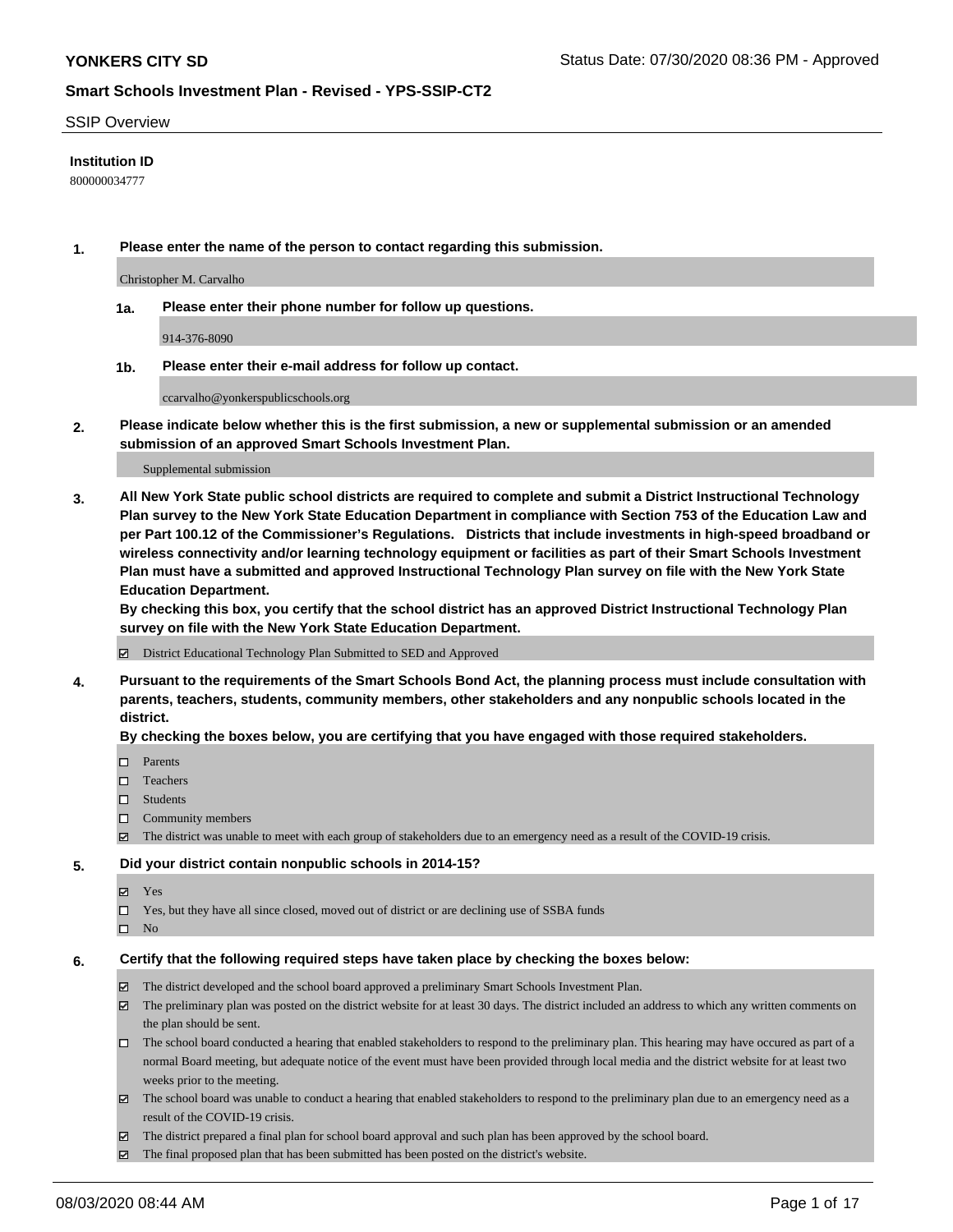SSIP Overview

**6a. Please upload the proposed Smart Schools Investment Plan (SSIP) that was posted on the district's website, along with any supporting materials. Note that this should be different than your recently submitted Educational Technology Survey. The Final SSIP, as approved by the School Board, should also be posted on the website and remain there during the course of the projects contained therein.**

Smart Schools Investment Plan - March 2020 - Revised.pdf

**6b. Enter the webpage address where the final Smart Schools Investment Plan is posted. The Plan should remain posted for the life of the included projects.**

https://www.yonkerspublicschools.org/smartschools

**7. Please enter an estimate of the total number of students and staff that will benefit from this Smart Schools Investment Plan based on the cumulative projects submitted to date.**

30,000

**8. An LEA/School District may partner with one or more other LEA/School Districts to form a consortium to pool Smart Schools Bond Act funds for a project that meets all other Smart School Bond Act requirements. Each school district participating in the consortium will need to file an approved Smart Schools Investment Plan for the project and submit a signed Memorandum of Understanding that sets forth the details of the consortium including the roles of each respective district.**

 $\Box$  The district plans to participate in a consortium to partner with other school district(s) to implement a Smart Schools project.

## **9. Please enter the name and 6-digit SED Code for each LEA/School District participating in the Consortium.**

| Partner LEA/District | <b>ISED BEDS Code</b> |
|----------------------|-----------------------|
| (No Response)        | (No Response)         |

### **10. Please upload a signed Memorandum of Understanding with all of the participating Consortium partners.**

(No Response)

**11. Your district's Smart Schools Bond Act Allocation is:**

\$23,965,851

### **12. Final 2014-15 BEDS Enrollment to calculate Nonpublic Sharing Requirement**

|            | Public Enrollment | Nonpublic Enrollment | Total Enrollment | I Nonpublic Percentage |
|------------|-------------------|----------------------|------------------|------------------------|
| Enrollment | 25,210            | 3.007                | 28.217.00        | 10.66                  |

**13. This table compares each category budget total, as entered in that category's page, to the total expenditures listed in the category's expenditure table. Any discrepancies between the two must be resolved before submission.**

|                                          | Sub-Allocations | <b>Expenditure Totals</b> | <b>Difference</b> |
|------------------------------------------|-----------------|---------------------------|-------------------|
| <b>School Connectivity</b>               | 0.00            | 0.00                      | 0.00              |
| Connectivity Projects for<br>Communities | 0.00            | 0.00                      | 0.00              |
| Classroom Technology                     | 701,000.00      | 701,000.00                | 0.00              |
| Pre-Kindergarten Classrooms              | 0.00            | 0.00                      | 0.00              |
| Replace Transportable<br>Classrooms      | 0.00            | 0.00                      | 0.00              |
| <b>High-Tech Security Features</b>       | 0.00            | 0.00                      | 0.00              |
| Nonpublic Loan                           | 83,613.92       | 83,613.92                 | 0.00              |
| Totals:                                  |                 |                           |                   |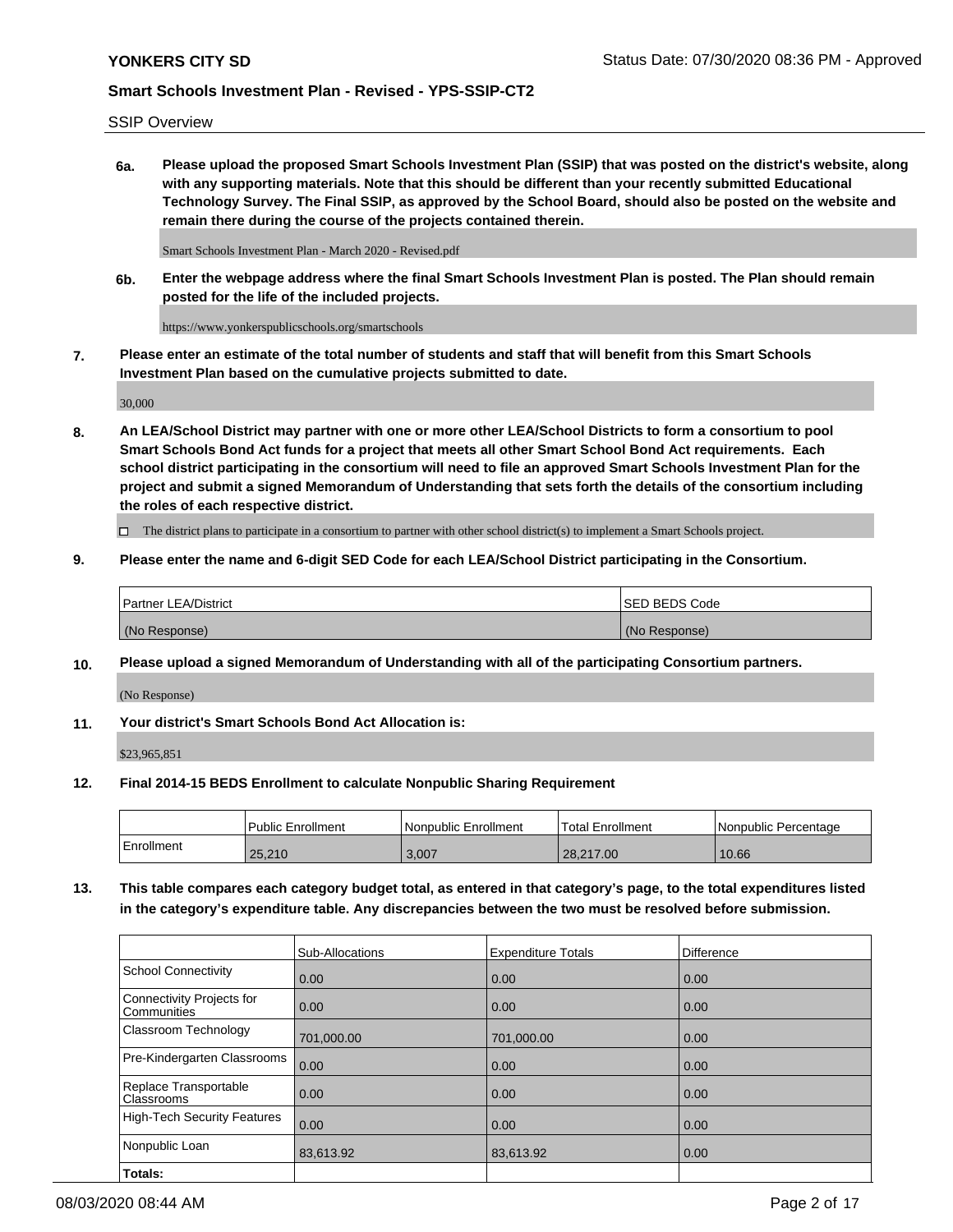SSIP Overview

| 784,614         | 784.614            |                   |
|-----------------|--------------------|-------------------|
| Sub-Allocations | Expenditure Totals | <b>Difference</b> |
|                 |                    |                   |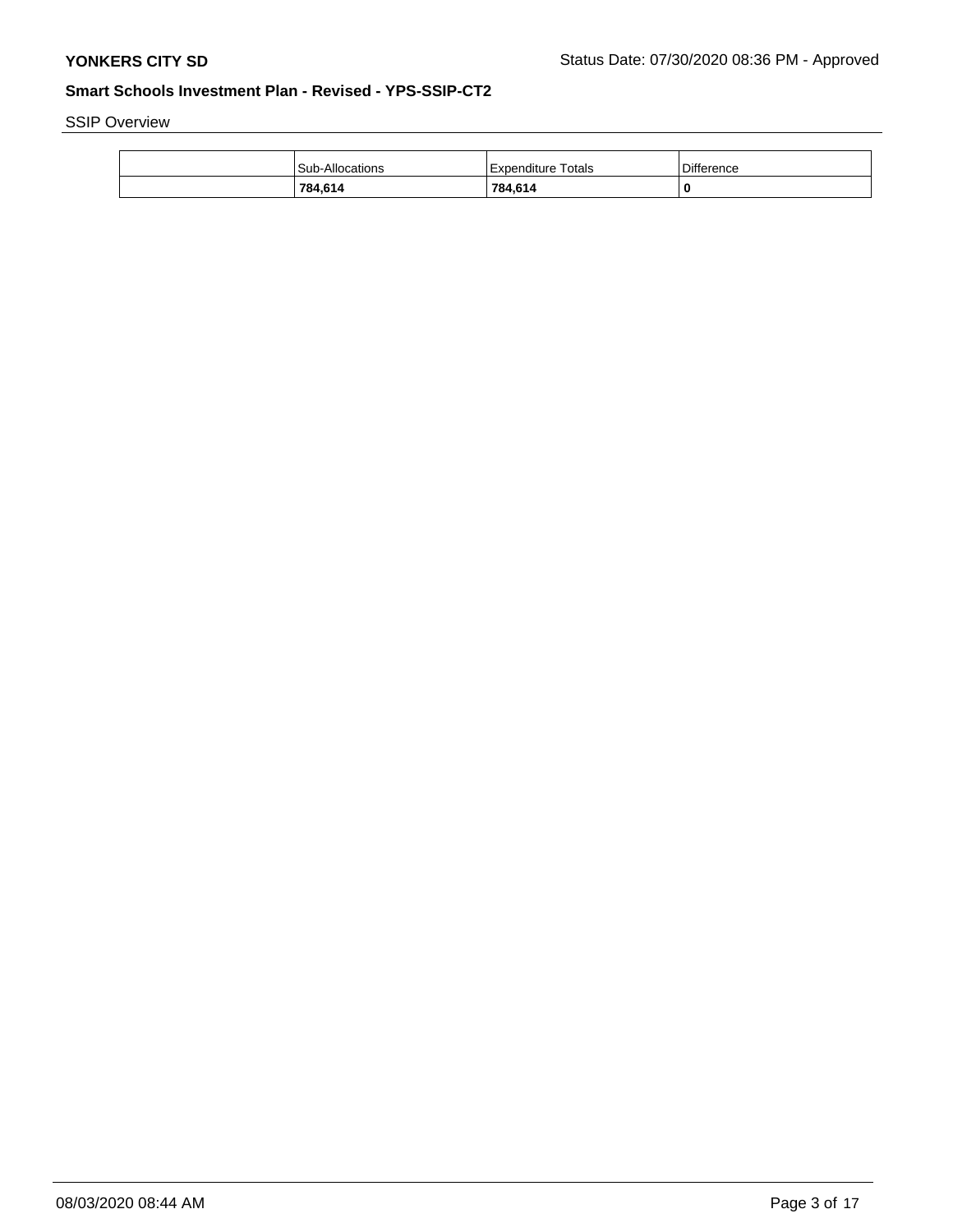School Connectivity

- **1. In order for students and faculty to receive the maximum benefit from the technology made available under the Smart Schools Bond Act, their school buildings must possess sufficient connectivity infrastructure to ensure that devices can be used during the school day. Smart Schools Investment Plans must demonstrate that:**
	- **• sufficient infrastructure that meets the Federal Communications Commission's 100 Mbps per 1,000 students standard currently exists in the buildings where new devices will be deployed, or**
	- **• is a planned use of a portion of Smart Schools Bond Act funds, or**
	- **• is under development through another funding source.**

**Smart Schools Bond Act funds used for technology infrastructure or classroom technology investments must increase the number of school buildings that meet or exceed the minimum speed standard of 100 Mbps per 1,000 students and staff within 12 months. This standard may be met on either a contracted 24/7 firm service or a "burstable" capability. If the standard is met under the burstable criteria, it must be:**

**1. Specifically codified in a service contract with a provider, and**

**2. Guaranteed to be available to all students and devices as needed, particularly during periods of high demand, such as computer-based testing (CBT) periods.**

**Please describe how your district already meets or is planning to meet this standard within 12 months of plan submission.**

(No Response)

**1a. If a district believes that it will be impossible to meet this standard within 12 months, it may apply for a waiver of this requirement, as described on the Smart Schools website. The waiver must be filed and approved by SED prior to submitting this survey.**

 $\Box$  By checking this box, you are certifying that the school district has an approved waiver of this requirement on file with the New York State Education Department.

**2. Connectivity Speed Calculator (Required). If the district currently meets the required speed, enter "Currently Met" in the last box: Expected Date When Required Speed Will be Met.**

|                  | l Number of     | Required Speed | Current Speed in | Expected Speed  | Expected Date                           |
|------------------|-----------------|----------------|------------------|-----------------|-----------------------------------------|
|                  | <b>Students</b> | In Mbps        | l Mbps           | to be Attained  | When Required                           |
|                  |                 |                |                  |                 | l Within 12 Months ISpeed Will be Met l |
| Calculated Speed | (No Response)   | 0.00           | (No Response)    | l (No Response) | l (No Response)                         |

**3. Describe how you intend to use Smart Schools Bond Act funds for high-speed broadband and/or wireless connectivity projects in school buildings.**

(No Response)

**4. Describe the linkage between the district's District Instructional Technology Plan and how the proposed projects will improve teaching and learning. (There should be a link between your response to this question and your responses to Question 1 in Section IV - NYSED Initiatives Alignment: "Explain how the district use of instructional technology will serve as a part of a comprehensive and sustained effort to support rigorous academic standards attainment and performance improvement for students."** 

**Your answer should also align with your answers to the questions in Section II - Strategic Technology Planning and the associated Action Steps in Section III - Action Plan.)**

(No Response)

**5. If the district wishes to have students and staff access the Internet from wireless devices within the school building, or in close proximity to it, it must first ensure that it has a robust Wi-Fi network in place that has sufficient bandwidth to meet user demand.**

**Please describe how you have quantified this demand and how you plan to meet this demand.**

(No Response)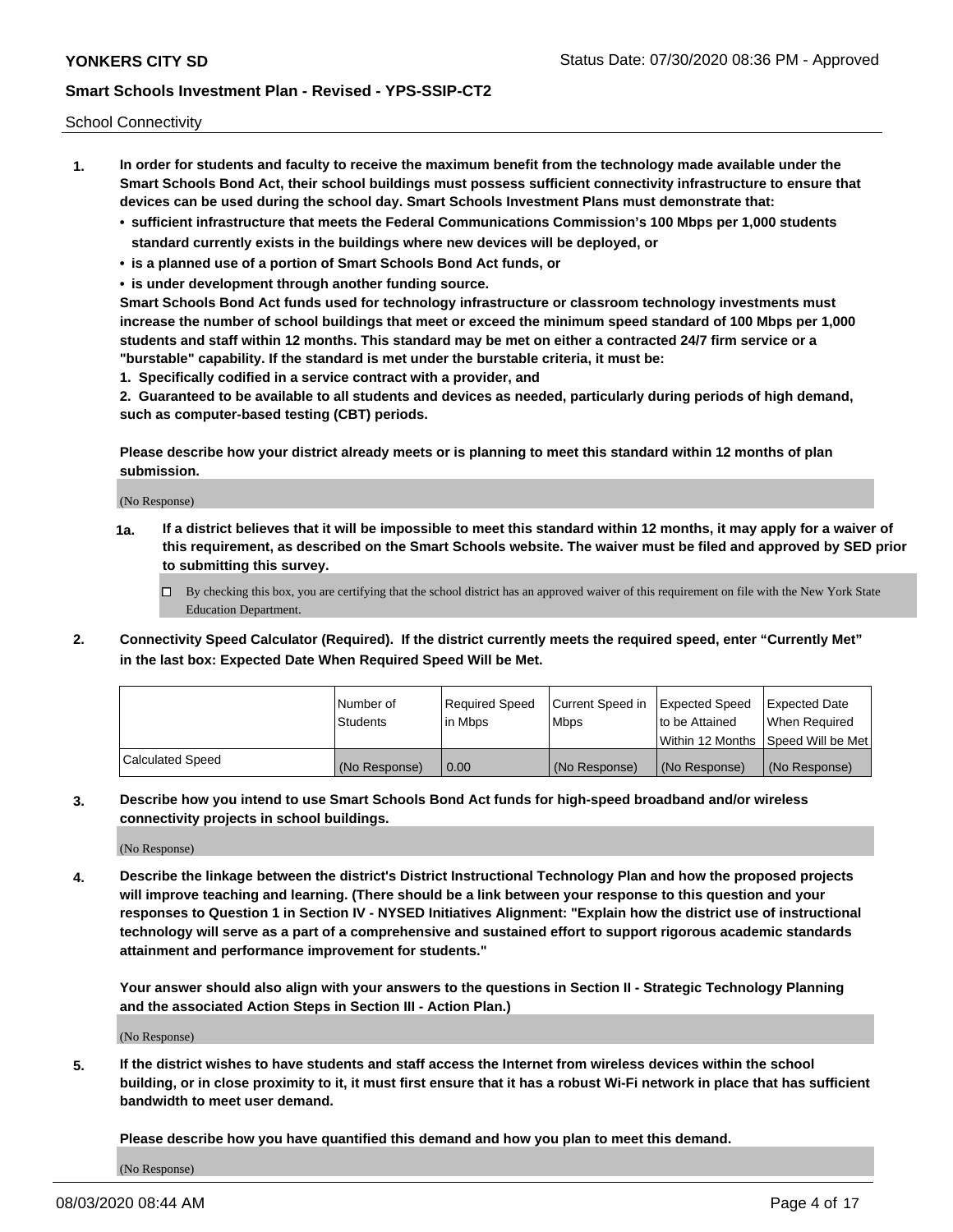School Connectivity

**6. Smart Schools plans with any expenditures in the School Connectivity category require a project number from the Office of Facilities Planning. Districts must submit an SSBA LOI and receive project numbers prior to submitting the SSIP. As indicated on the LOI, some projects may be eligible for a streamlined review and will not require a building permit.**

**Please indicate on a separate row each project number given to you by the Office of Facilities Planning.**

| Project Number |  |
|----------------|--|
| (No Response)  |  |

**7. Certain high-tech security and connectivity infrastructure projects may be eligible for an expedited review process as determined by the Office of Facilities Planning.**

### **Was your project deemed eligible for streamlined review?**

(No Response)

### **8. Include the name and license number of the architect or engineer of record.**

| Name          | License Number |
|---------------|----------------|
| (No Response) | (No Response)  |

### **9. Public Expenditures – Loanable (Counts toward the nonpublic loan calculation)**

| Select the allowable expenditure type.<br>Repeat to add another item under each type. | <b>PUBLIC</b> Items to be<br>l Purchased | Quantity           | Cost Per Item    | <b>Total Cost</b> |
|---------------------------------------------------------------------------------------|------------------------------------------|--------------------|------------------|-------------------|
| (No Response)                                                                         | (No Response)                            | l (No<br>Response) | (No<br>Response) | $\overline{0.00}$ |
|                                                                                       |                                          | O                  | 0.00             |                   |

## **10. Public Expenditures – Non-Loanable (Does not count toward nonpublic loan calculation)**

| Select the allowable expenditure<br>type.<br>Repeat to add another item under<br>each type. | <b>PUBLIC</b> Items to be purchased | Quantity      | Cost per Item | <b>Total Cost</b> |
|---------------------------------------------------------------------------------------------|-------------------------------------|---------------|---------------|-------------------|
| (No Response)                                                                               | (No Response)                       | (No Response) | (No Response) | 0.00              |
|                                                                                             |                                     |               | 0.00          |                   |

#### **11. Final 2014-15 BEDS Enrollment to calculate Nonpublic Sharing Requirement (no changes allowed.)**

|            | l Public Enrollment | Nonpublic Enrollment | 'Total Enrollment | Nonpublic Percentage |
|------------|---------------------|----------------------|-------------------|----------------------|
| Enrollment | 25.210              | 3,007                | 28.217.00         | 10.66                |

### **12. Total Public Budget - Loanable (Counts toward the nonpublic loan calculation)**

|                                                      | Public Allocations | <b>Estimated Nonpublic Loan</b><br>Amount | Estimated Total Sub-Allocations |
|------------------------------------------------------|--------------------|-------------------------------------------|---------------------------------|
| Network/Access Costs                                 | (No Response)      | 0.00                                      | 0.00                            |
| School Internal Connections and<br><b>Components</b> | (No Response)      | 0.00                                      | 0.00                            |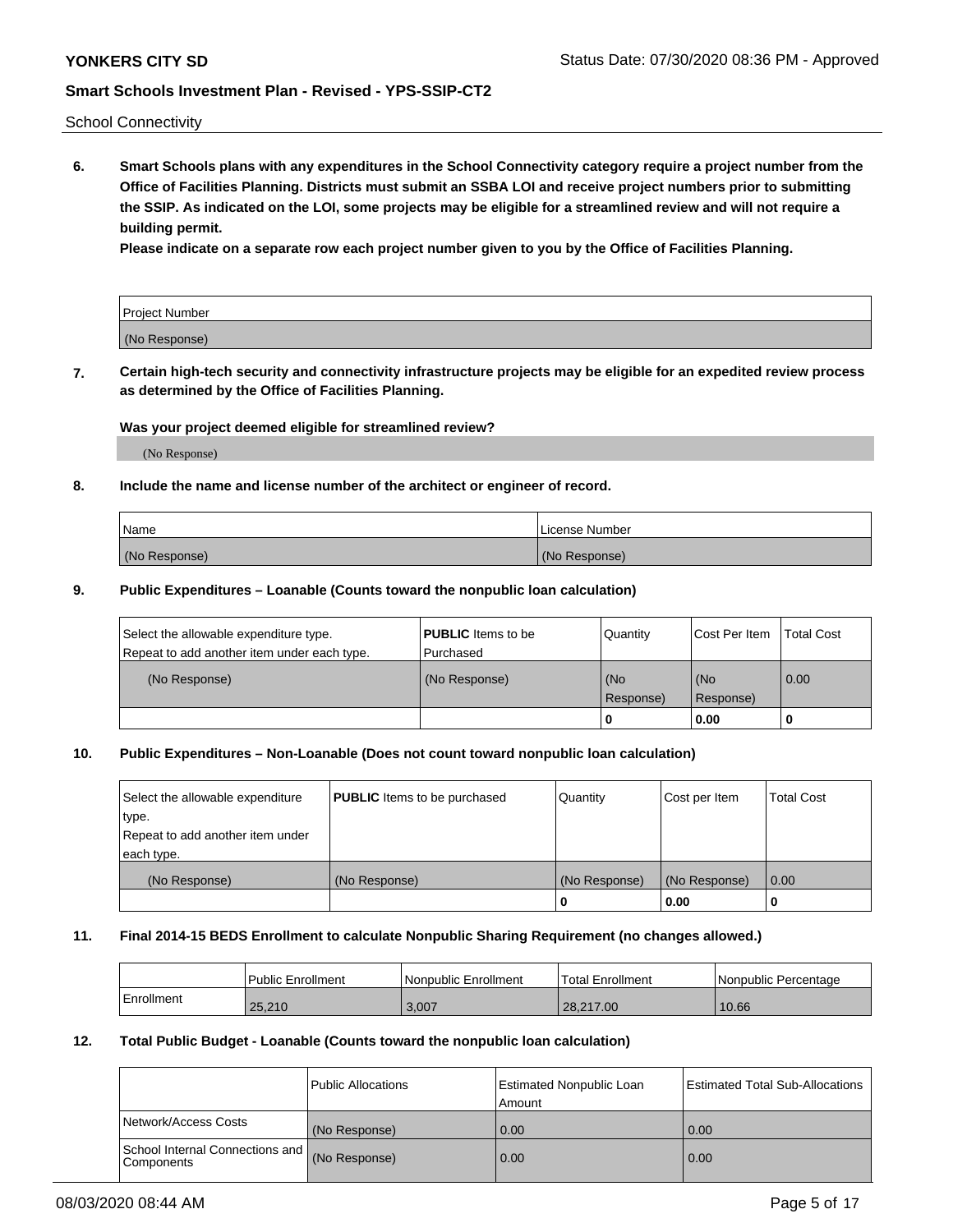School Connectivity

|         | Public Allocations | <b>Estimated Nonpublic Loan</b><br>l Amount | <b>Estimated Total Sub-Allocations</b> |
|---------|--------------------|---------------------------------------------|----------------------------------------|
| l Other | (No Response)      | 0.00                                        | 0.00                                   |
| Totals: | 0.00               | 0                                           |                                        |

# **13. Total Public Budget – Non-Loanable (Does not count toward the nonpublic loan calculation)**

|                                                   | Sub-<br>Allocation |
|---------------------------------------------------|--------------------|
| Network/Access Costs                              | (No Response)      |
| Outside Plant Costs                               | (No Response)      |
| <b>School Internal Connections and Components</b> | (No Response)      |
| <b>Professional Services</b>                      | (No Response)      |
| Testing                                           | (No Response)      |
| <b>Other Upfront Costs</b>                        | (No Response)      |
| <b>Other Costs</b>                                | (No Response)      |
| Totals:                                           | 0.00               |

# **14. School Connectivity Totals**

|                          | Total Sub-Allocations |
|--------------------------|-----------------------|
| Total Loanable Items     | 0.00                  |
| Total Non-Ioanable Items | 0.00                  |
| Totals:                  | 0                     |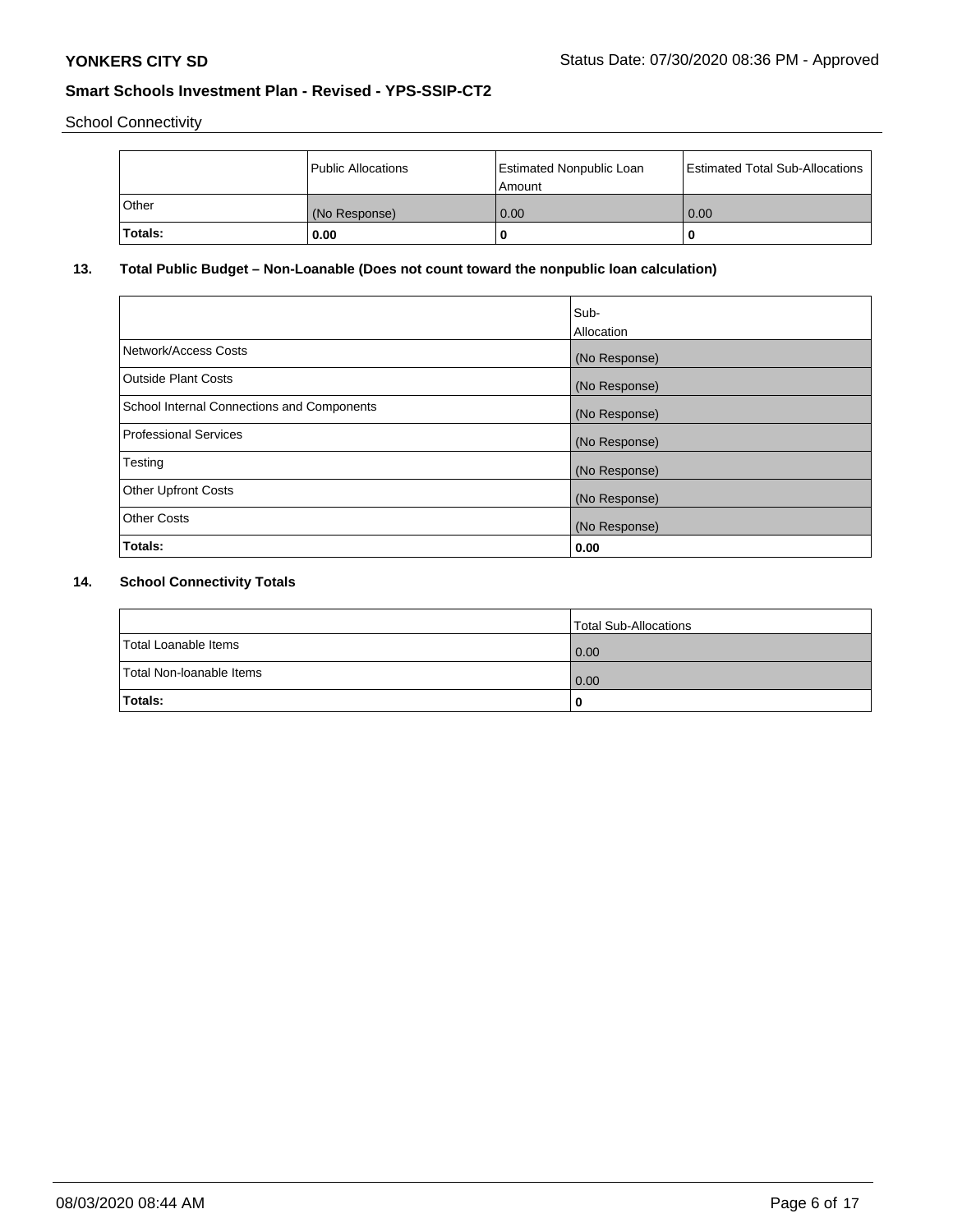Community Connectivity (Broadband and Wireless)

**1. Describe how you intend to use Smart Schools Bond Act funds for high-speed broadband and/or wireless connectivity projects in the community.**

(No Response)

**2. Please describe how the proposed project(s) will promote student achievement and increase student and/or staff access to the Internet in a manner that enhances student learning and/or instruction outside of the school day and/or school building.**

(No Response)

**3. Community connectivity projects must comply with all the necessary local building codes and regulations (building and related permits are not required prior to plan submission).**

 $\Box$  I certify that we will comply with all the necessary local building codes and regulations.

**4. Please describe the physical location of the proposed investment.**

(No Response)

**5. Please provide the initial list of partners participating in the Community Connectivity Broadband Project, along with their Federal Tax Identification (Employer Identification) number.**

| <b>Project Partners</b> | l Federal ID # |
|-------------------------|----------------|
| (No Response)           | (No Response)  |

**6. Please detail the type, quantity, per unit cost and total cost of the eligible items under each sub-category.**

| Select the allowable expenditure | Item to be purchased | Quantity      | Cost per Item | <b>Total Cost</b> |
|----------------------------------|----------------------|---------------|---------------|-------------------|
| type.                            |                      |               |               |                   |
| Repeat to add another item under |                      |               |               |                   |
| each type.                       |                      |               |               |                   |
| (No Response)                    | (No Response)        | (No Response) | (No Response) | 0.00              |
|                                  |                      | o             | 0.00          |                   |

**7. If you are submitting an allocation for Community Connectivity, complete this table.**

**Note that the calculated Total at the bottom of the table must equal the Total allocation for this category that you entered in the SSIP Overview overall budget.**

|                                    | Sub-Allocation |
|------------------------------------|----------------|
| Network/Access Costs               | (No Response)  |
| Outside Plant Costs                | (No Response)  |
| <b>Tower Costs</b>                 | (No Response)  |
| <b>Customer Premises Equipment</b> | (No Response)  |
| <b>Professional Services</b>       | (No Response)  |
| Testing                            | (No Response)  |
| <b>Other Upfront Costs</b>         | (No Response)  |
| <b>Other Costs</b>                 | (No Response)  |
| Totals:                            | 0.00           |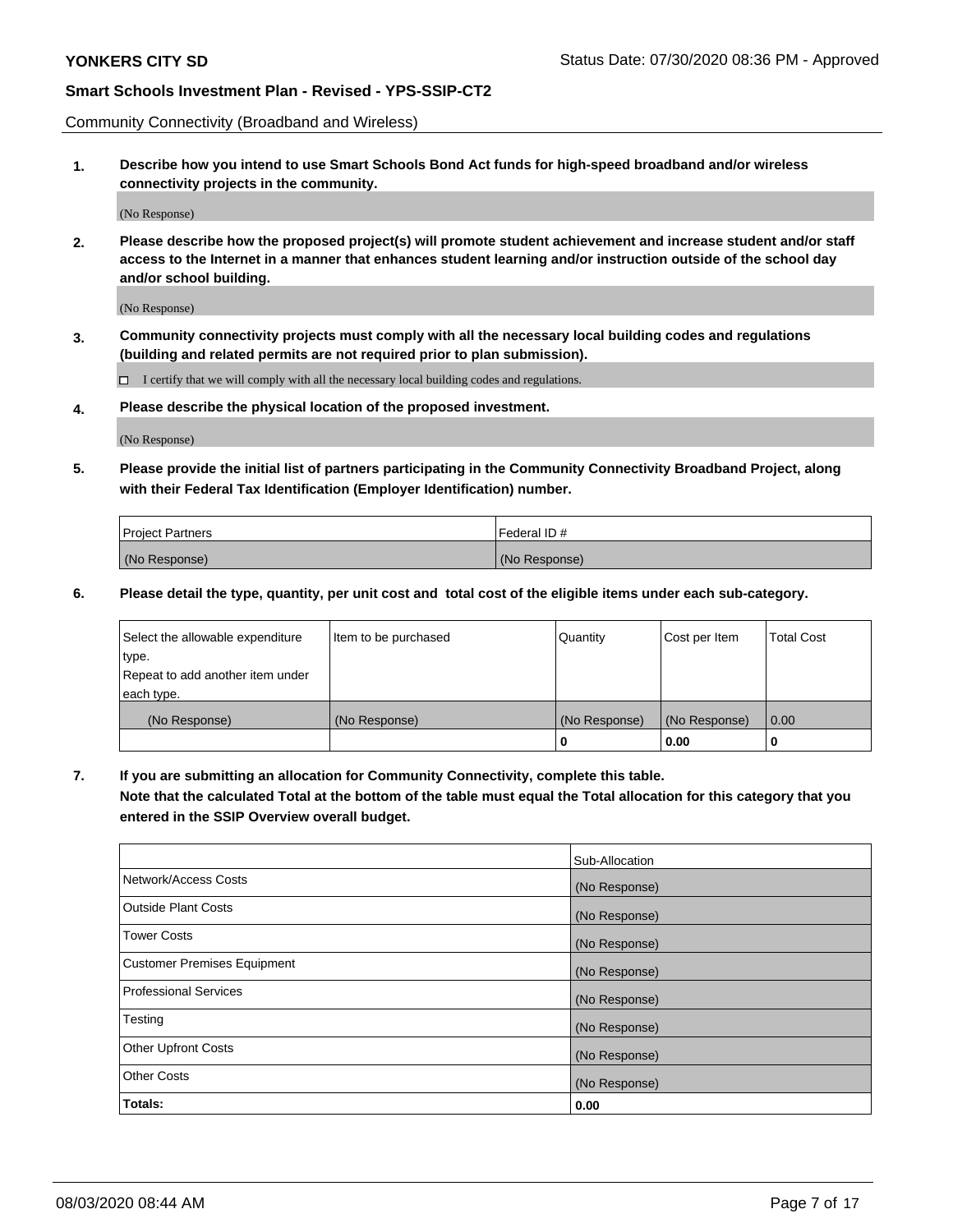### Classroom Learning Technology

**1. In order for students and faculty to receive the maximum benefit from the technology made available under the Smart Schools Bond Act, their school buildings must possess sufficient connectivity infrastructure to ensure that devices can be used during the school day. Smart Schools Investment Plans must demonstrate that sufficient infrastructure that meets the Federal Communications Commission's 100 Mbps per 1,000 students standard currently exists in the buildings where new devices will be deployed, or is a planned use of a portion of Smart Schools Bond Act funds, or is under development through another funding source. Smart Schools Bond Act funds used for technology infrastructure or classroom technology investments must increase the number of school buildings that meet or exceed the minimum speed standard of 100 Mbps per 1,000 students and staff within 12 months. This standard may be met on either a contracted 24/7 firm service or a "burstable" capability. If the standard is met under the burstable criteria, it must be:**

**1. Specifically codified in a service contract with a provider, and**

**2. Guaranteed to be available to all students and devices as needed, particularly during periods of high demand, such as computer-based testing (CBT) periods.**

**Please describe how your district already meets or is planning to meet this standard within 12 months of plan submission.**

The Yonkers Public Schools has been providing a centrally located 10gbps circuit for Internet access for all of its schools for the past few years. During the 2019-2020 E-Rate cycle, the District submitted an application for the existing 10gbps Internet circuit as well as an additional 10gbps circuit effectively bringing the total Internet access speed to 20gbps. Both circuits are installed and operational serving the entire District. Based on our current bandwidth, we meet the FCC requirements of 100mbs per 1,000 students and the addition of the second 10gbps puts us well on the path to meeting the ultimate goal of the FCC, which is to provide 1gbps per 1,000 students. Additionally, beginning with the 2017-2018 New York State Assessments, the Yonkers Public Schools went online with all Computer Based Testing with great success. So much so we were all online for the 2018-2019 New York State Assessments, again with great success.

- **1a. If a district believes that it will be impossible to meet this standard within 12 months, it may apply for a waiver of this requirement, as described on the Smart Schools website. The waiver must be filed and approved by SED prior to submitting this survey.**
	- By checking this box, you are certifying that the school district has an approved waiver of this requirement on file with the New York State Education Department.
- **2. Connectivity Speed Calculator (Required). If the district currently meets the required speed, enter "Currently Met" in the last box: Expected Date When Required Speed Will be Met.**

|                  | l Number of<br><b>Students</b> | Required Speed<br>lin Mbps | Current Speed in<br><b>Mbps</b> | <b>Expected Speed</b><br>to be Attained<br>Within 12 Months 1Speed Will be Met | <b>Expected Date</b><br>When Required |
|------------------|--------------------------------|----------------------------|---------------------------------|--------------------------------------------------------------------------------|---------------------------------------|
| Calculated Speed | 27,000                         | 2.700.00                   | 20000                           | 20000                                                                          | <b>Currently Met</b>                  |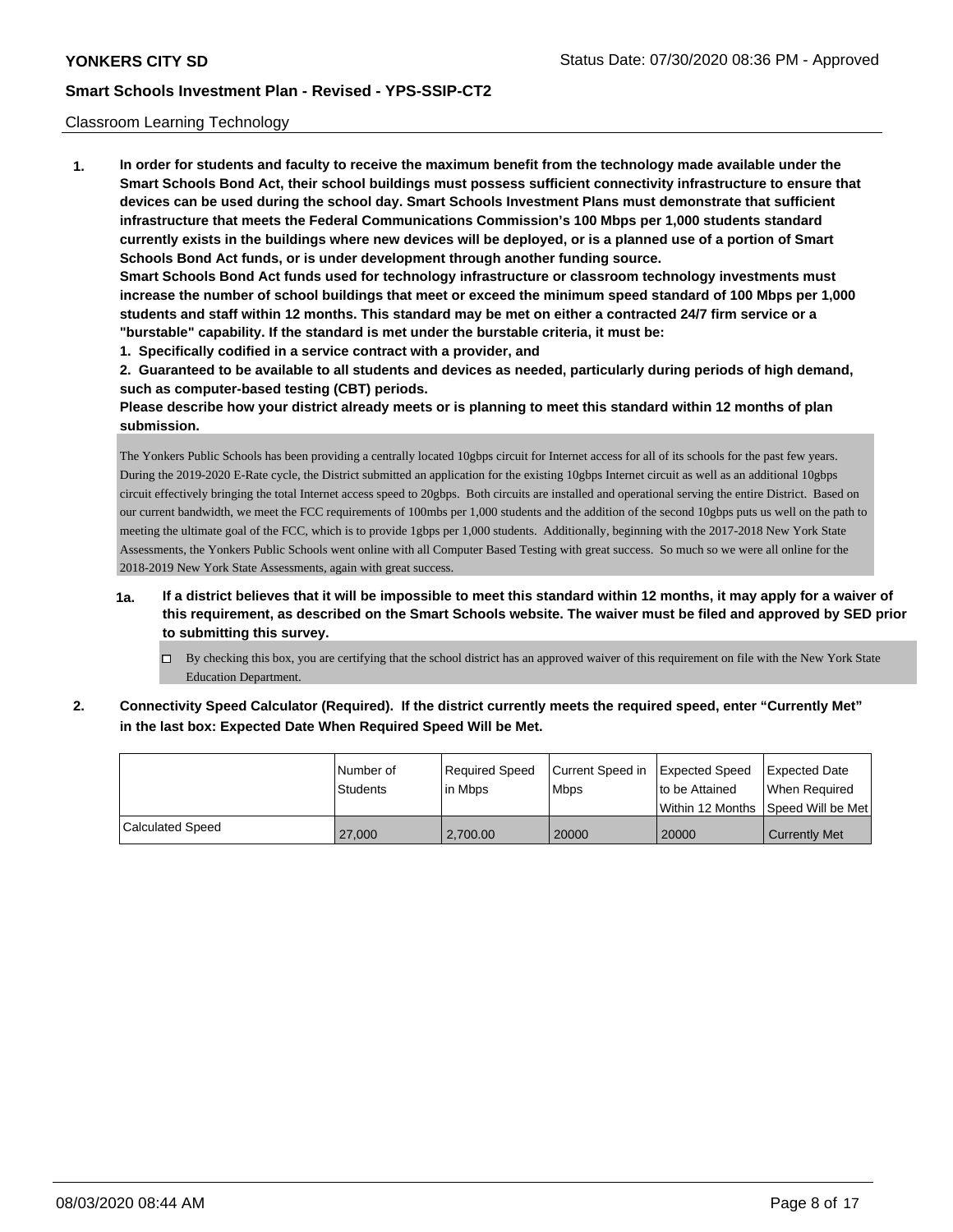### Classroom Learning Technology

**3. If the district wishes to have students and staff access the Internet from wireless devices within the school building, or in close proximity to it, it must first ensure that it has a robust Wi-Fi network in place that has sufficient bandwidth to meet user demand.**

**Please describe how you have quantified this demand and how you plan to meet this demand.**

The Yonkers Public Schools has been providing wireless access to all of its schools since 2003, accessible by virtually every classroom District-wide. As a result of that, we began to see a growth in the number of wireless devices throughout the District. With the increased demand on the wireless network, an overhaul of the existing system became apparent. We prepared and submitted E-Rate applications to upgrade to a more robust system capable of supporting the wireless devices that were being used. In 2009 the District was fortunate to receive successful funding commitments from the E-Rate program giving us the ability, at a discounted rate, to upgrade the system to keep up with the growth and continued need for wireless access. Despite the fact that we were successful in upgrading our system, the demand outpaced the supply, and the need for another major overhaul of the wireless network, in an effort to keep supply ahead of demand, became necessary. During the 2015-2016 E-Rate cycle, we once again submitted an application for a wireless system with the ability to stay ahead of the demand. We were once again fortunate to successfully receive funding commitments to upgrade the existing wireless network. In addition to the wireless network, we also submitted an application to completely overhaul the entire infrastructure, which included virtually every switch throughout the District. This too was approved by the E-Rate program and we have been able to install all of the switches purchased and have completed the installation of the new wireless network. During the 2019-2020 E-Rate cycle the District filed a Category 2 application for additional Wireless Access Points in order to increase the density of wireless coverage in the schools. These access points are being installed and added to our wireless environment.

Additionally, we continue to maintain a 10gbps Wide Area Network with dual circuits from each location converging on one central location, This District's Data Center. We are also working with our service provider to re-route one circuit from each location to our secondary data center, which provides both redundancy and scalability.

**4. All New York State public school districts are required to complete and submit an Instructional Technology Plan survey to the New York State Education Department in compliance with Section 753 of the Education Law and per Part 100.12 of the Commissioner's Regulations.**

**Districts that include educational technology purchases as part of their Smart Schools Investment Plan must have a submitted and approved Instructional Technology Plan survey on file with the New York State Education Department.**

- By checking this box, you are certifying that the school district has an approved Instructional Technology Plan survey on file with the New York State Education Department.
- **5. Describe the devices you intend to purchase and their compatibility with existing or planned platforms or systems. Specifically address the adequacy of each facility's electrical, HVAC and other infrastructure necessary to install and support the operation of the planned technology.**

The Yonkers Public Schools is seeking to purchase 500 laptop computers for student use as part of a District-wide Laptop Loaner Program. The laptops being sought are Hewlett Packard 250 G7, with an Intel i5 processor, 8gb of RAM and a 256 Solid State hard drive. These laptops will be a large part of the Laptop Loaner Program for students who are in immediate need of a device in order to continue their instruction online.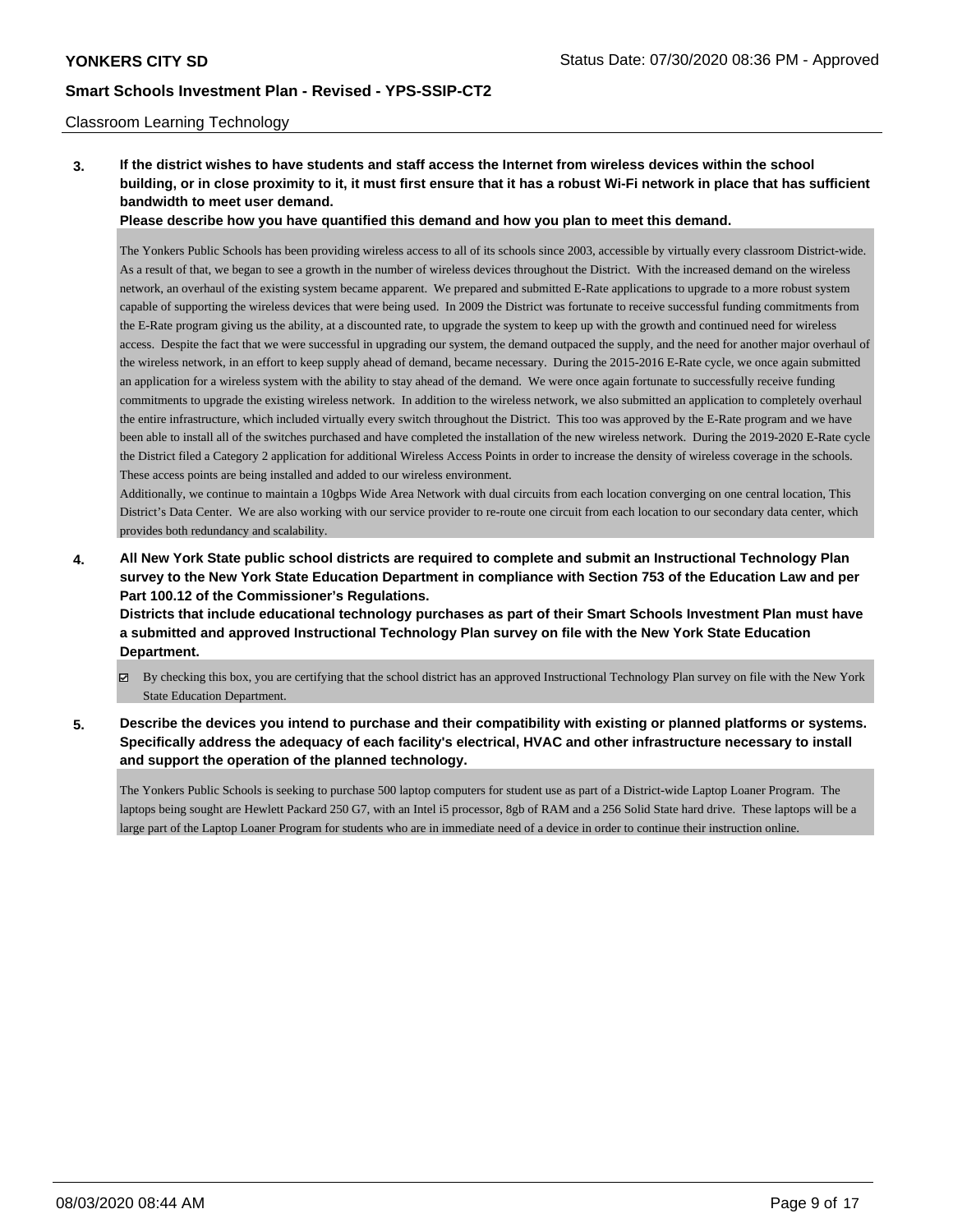### Classroom Learning Technology

- **6. Describe how the proposed technology purchases will:**
	- **> enhance differentiated instruction;**
	- **> expand student learning inside and outside the classroom;**
	- **> benefit students with disabilities and English language learners; and**
	- **> contribute to the reduction of other learning gaps that have been identified within the district.**

**The expectation is that districts will place a priority on addressing the needs of students who struggle to succeed in a rigorous curriculum. Responses in this section should specifically address this concern and align with the district's Instructional Technology Plan (in particular Question 2 of E. Curriculum and Instruction: "Does the district's instructional technology plan address the needs of students with disabilities to ensure equitable access to instruction, materials and assessments?" and Question 3 of the same section: "Does the district's instructional technology plan address the provision of assistive technology specifically for students with disabilities to ensure access to and participation in the general curriculum?")**

**In addition, describe how the district ensures equitable access to instruction, materials and assessments and participation in the general curriculum for both SWD and English Language Learners/Multilingual Learners (ELL/MLL) students.**

Yonkers Public Schools reflects a cohesive integration of technology in support of all content areas, Students with Special Education, English Language Learners, Assessment, and Technical Support in a coordinated system of guidance. Ever increasing alignment is reflected through the myriad of tools supporting differentiation and varied points of entry through software, hardware, and best instructional practices of 21st Century learners. Collaborative efforts ensure alignment of the needs of all district students, with a unique focus on needs of Students with Special Needs and English Language Learners. Plans reflect alignment with the Yonkers Public Schools District Strategic Plan, and 2018 – 2021 Technology Plans, which are designed to support equitable access for all students with emphasis on provision of supports targeting student achievement and individualized need. Included in this imperative is assurance of resources providing access to educational material, resources, and opportunities. Smart Schools Bond Act Learning Tools acquisition plans include provision of resources for Special Education classes, to further extend current resource provision of assistive devices per IEP specification and aligned supports of English Language Learners.

Instructional Technologies, including learning tools and resources deepen areas of instructional opportunity through student production, engagement, and personalization. Examples include integration of Instructional Technology teaching and learning tools include digital assessment tools providing timely analysis, extended learning through in school and web based engaging technology activities and resources, emphasis on home/school resources, and forward thinking application of instructional technologies across all content areas reflecting current and emerging instruction. Further, Yonkers Schools Virtual Learning initiatives expand learning beyond the school day, as well as over weekends and holidays

Resources being purchased have been selected due to their ability to increase student access to instructional resources online, Whole Class, Small Group, and Individualized means. Further, integrated technologies fully align with supports of English Language Learners and Special Needs Students.

## **7. Where appropriate, describe how the proposed technology purchases will enhance ongoing communication with parents and other stakeholders and help the district facilitate technology-based regional partnerships, including distance learning and other efforts.**

The District's plan for the purchase of the equipment being sought is to provide those students in need, the hardware necessary for them to continue their learning in an online environment. The District has prepared several weeks' worth of online lessons, assignments and materials for students to be able to continue receiving instruction during school closures. It is expected that providing this equipment to parents/guardians will forge a unique bond between stakeholders and the District. The District will be not only providing hardware for students, but will also be providing support instructionally, technical and emotionally as we work through this crisis together.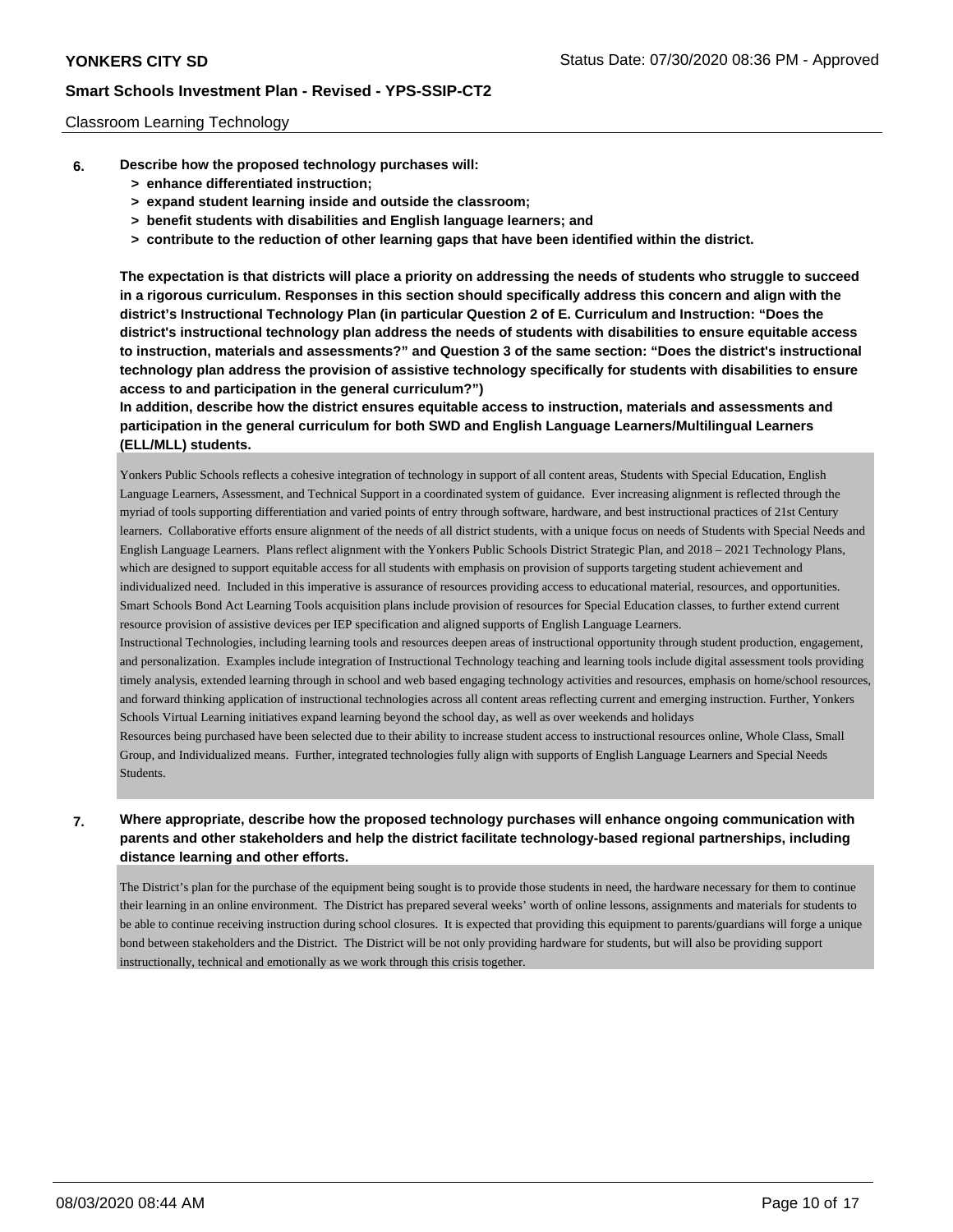#### Classroom Learning Technology

**8. Describe the district's plan to provide professional development to ensure that administrators, teachers and staff can employ the technology purchased to enhance instruction successfully.**

**Note: This response should be aligned and expanded upon in accordance with your district's response to Question 1 of F. Professional Development of your Instructional Technology Plan: "Please provide a summary of professional development offered to teachers and staff, for the time period covered by this plan, to support technology to enhance teaching and learning. Please include topics, audience and method of delivery within your summary."**

Professional Development supports the differentiated needs of learners, both staff and students, to enhance teaching and learning. Varied means of delivery ensure that an immersive approach enhances stakeholder comfort and engagement. A sampling of professional development opportunities, during normal operations, include, but are not limited to, the following:

- School based and District Wide Instructional Opportunities both in-person and online means;
- Events, Conferences, Presentations;
- Staff meetings including faculty, congruence, Principal, and team meetings in daytime, afterschool, weekend, and Summer learning experiences;
- On demand resource provision through both district created, OER, and purchased services;
- Embedded instruction and peer coaching;
- Model courses and resources to support onboarding of new learning techniques and tools;
- Development of shared knowledge and a shared learning community through both in-person and online means;
- Communications through discussion boards, training materials, instructional resources, social media, newsletters, email and other means;
- Workshops for staff and families.
- Newsletters, parent workshops, etc.

However, during these uncertain times with the District facing an even more prolonged school closing, District personnel, teachers, administrators, staff and students have adapted to a world of online learning. Teachers are being assisted with the use of many online tools being used for Professional Development to provide guidance and support in online instruction. That being said, tools such as Microsoft Teams and Zoom have become mainstays in the District to provide Professional Development to teachers.

- **9. Districts must contact one of the SUNY/CUNY teacher preparation programs listed on the document on the left side of the page that supplies the largest number of the district's new teachers to request advice on innovative uses and best practices at the intersection of pedagogy and educational technology.**
	- $\boxtimes$  By checking this box, you certify that you have contacted the SUNY/CUNY teacher preparation program that supplies the largest number of your new teachers to request advice on these issues.

#### **9a. Please enter the name of the SUNY or CUNY Institution that you contacted.**

Lehman College

### **9b. Enter the primary Institution phone number.**

718-960-8000

**9c. Enter the name of the contact person with whom you consulted and/or will be collaborating with on innovative uses of technology and best practices.**

Dr. Peter Nwosu

**10. To ensure the sustainability of technology purchases made with Smart Schools funds, districts must demonstrate a long-term plan to maintain and replace technology purchases supported by Smart Schools Bond Act funds. This sustainability plan shall demonstrate a district's capacity to support recurring costs of use that are ineligible for Smart Schools Bond Act funding such as device maintenance, technical support, Internet and wireless fees, maintenance of hotspots, staff professional development, building maintenance and the replacement of incidental items. Further, such a sustainability plan shall include a long-term plan for the replacement of purchased devices and equipment at the end of their useful life with other funding sources.**

By checking this box, you certify that the district has a sustainability plan as described above.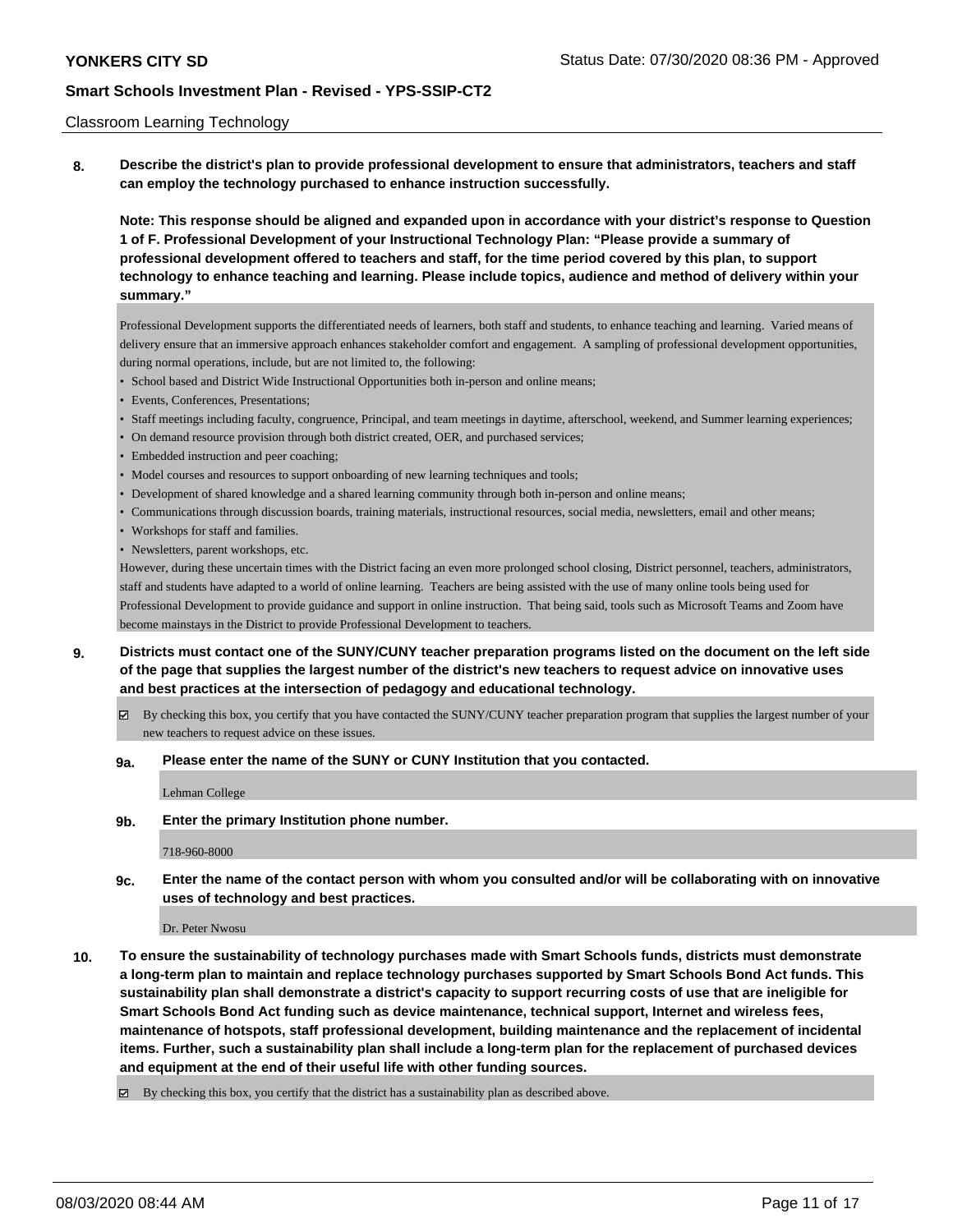Classroom Learning Technology

**11. Districts must ensure that devices purchased with Smart Schools Bond funds will be distributed, prepared for use, maintained and supported appropriately. Districts must maintain detailed device inventories in accordance with generally accepted accounting principles.**

 $\boxtimes$  By checking this box, you certify that the district has a distribution and inventory management plan and system in place.

**12. Please detail the type, quantity, per unit cost and total cost of the eligible items under each sub-category.**

| Select the allowable expenditure<br>∣type.<br>Repeat to add another item under<br>each type. | Item to be Purchased | Quantity | Cost per Item | <b>Total Cost</b> |
|----------------------------------------------------------------------------------------------|----------------------|----------|---------------|-------------------|
| <b>Laptop Computers</b>                                                                      | HP 250 G7 Notebook   | 1.000    | 701.00        | 701,000.00        |
|                                                                                              |                      | 1,000    | 701.00        | 701,000           |

#### **13. Final 2014-15 BEDS Enrollment to calculate Nonpublic Sharing Requirement (no changes allowed.)**

|              | <b>I Public Enrollment</b> | Nonpublic Enrollment | <b>Total Enrollment</b> | Nonpublic<br>l Percentage |
|--------------|----------------------------|----------------------|-------------------------|---------------------------|
| l Enrollment | 25,210                     | 3,007                | 28,217.00               | 10.66                     |

#### **14. If you are submitting an allocation for Classroom Learning Technology complete this table.**

|                          | Public School Sub-Allocation | <b>Estimated Nonpublic Loan</b><br>Amount<br>(Based on Percentage Above) | <b>Estimated Total Public and</b><br>Nonpublic Sub-Allocation |
|--------------------------|------------------------------|--------------------------------------------------------------------------|---------------------------------------------------------------|
| Interactive Whiteboards  | (No Response)                | 0.00                                                                     | 0.00                                                          |
| <b>Computer Servers</b>  | (No Response)                | 0.00                                                                     | 0.00                                                          |
| <b>Desktop Computers</b> | (No Response)                | 0.00                                                                     | 0.00                                                          |
| <b>Laptop Computers</b>  | 701,000.00                   | 83,613.92                                                                | 784,613.92                                                    |
| <b>Tablet Computers</b>  | (No Response)                | 0.00                                                                     | 0.00                                                          |
| <b>Other Costs</b>       | (No Response)                | 0.00                                                                     | 0.00                                                          |
| Totals:                  | 701,000.00                   | 83,614                                                                   | 784,614                                                       |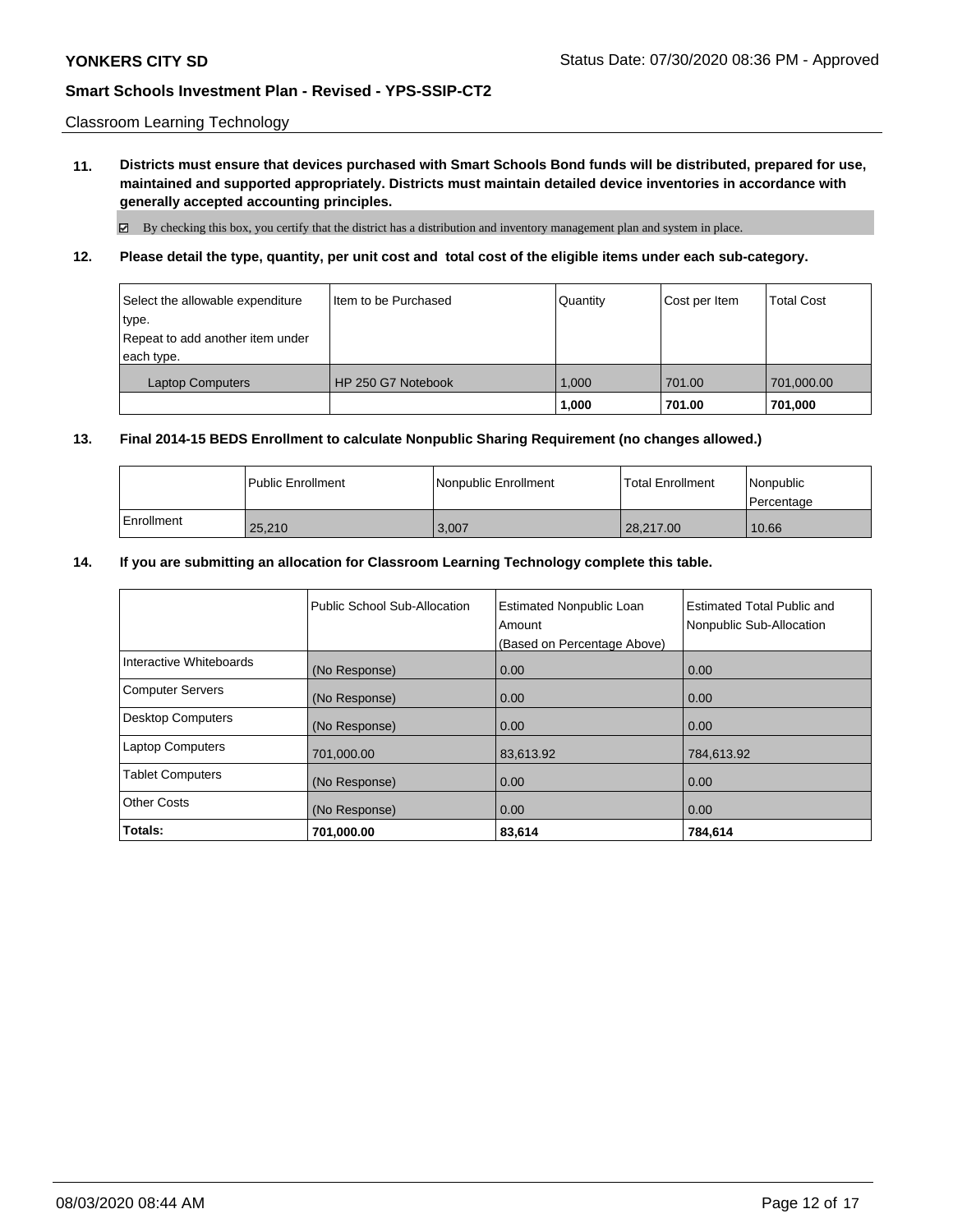#### Pre-Kindergarten Classrooms

**1. Provide information regarding how and where the district is currently serving pre-kindergarten students and justify the need for additional space with enrollment projections over 3 years.**

(No Response)

- **2. Describe the district's plan to construct, enhance or modernize education facilities to accommodate prekindergarten programs. Such plans must include:**
	- **Specific descriptions of what the district intends to do to each space;**
	- **An affirmation that new pre-kindergarten classrooms will contain a minimum of 900 square feet per classroom;**
	- **The number of classrooms involved;**
	- **The approximate construction costs per classroom; and**
	- **Confirmation that the space is district-owned or has a long-term lease that exceeds the probable useful life of the improvements.**

(No Response)

**3. Smart Schools Bond Act funds may only be used for capital construction costs. Describe the type and amount of additional funds that will be required to support ineligible ongoing costs (e.g. instruction, supplies) associated with any additional pre-kindergarten classrooms that the district plans to add.**

(No Response)

**4. All plans and specifications for the erection, repair, enlargement or remodeling of school buildings in any public school district in the State must be reviewed and approved by the Commissioner. Districts that plan capital projects using their Smart Schools Bond Act funds will undergo a Preliminary Review Process by the Office of Facilities Planning.**

**Please indicate on a separate row each project number given to you by the Office of Facilities Planning.**

| Project Number |  |
|----------------|--|
| (No Response)  |  |
|                |  |

**5. Please detail the type, quantity, per unit cost and total cost of the eligible items under each sub-category.**

| Select the allowable expenditure | Item to be purchased | Quantity      | Cost per Item | <b>Total Cost</b> |
|----------------------------------|----------------------|---------------|---------------|-------------------|
| type.                            |                      |               |               |                   |
| Repeat to add another item under |                      |               |               |                   |
| each type.                       |                      |               |               |                   |
| (No Response)                    | (No Response)        | (No Response) | (No Response) | 0.00              |
|                                  |                      | υ             | 0.00          |                   |

**6. If you have made an allocation for Pre-Kindergarten Classrooms, complete this table. Note that the calculated Total at the bottom of the table must equal the Total allocation for this category that you entered in the SSIP Overview overall budget.**

|                                          | Sub-Allocation |
|------------------------------------------|----------------|
| Construct Pre-K Classrooms               | (No Response)  |
| Enhance/Modernize Educational Facilities | (No Response)  |
| <b>Other Costs</b>                       | (No Response)  |
| Totals:                                  | 0.00           |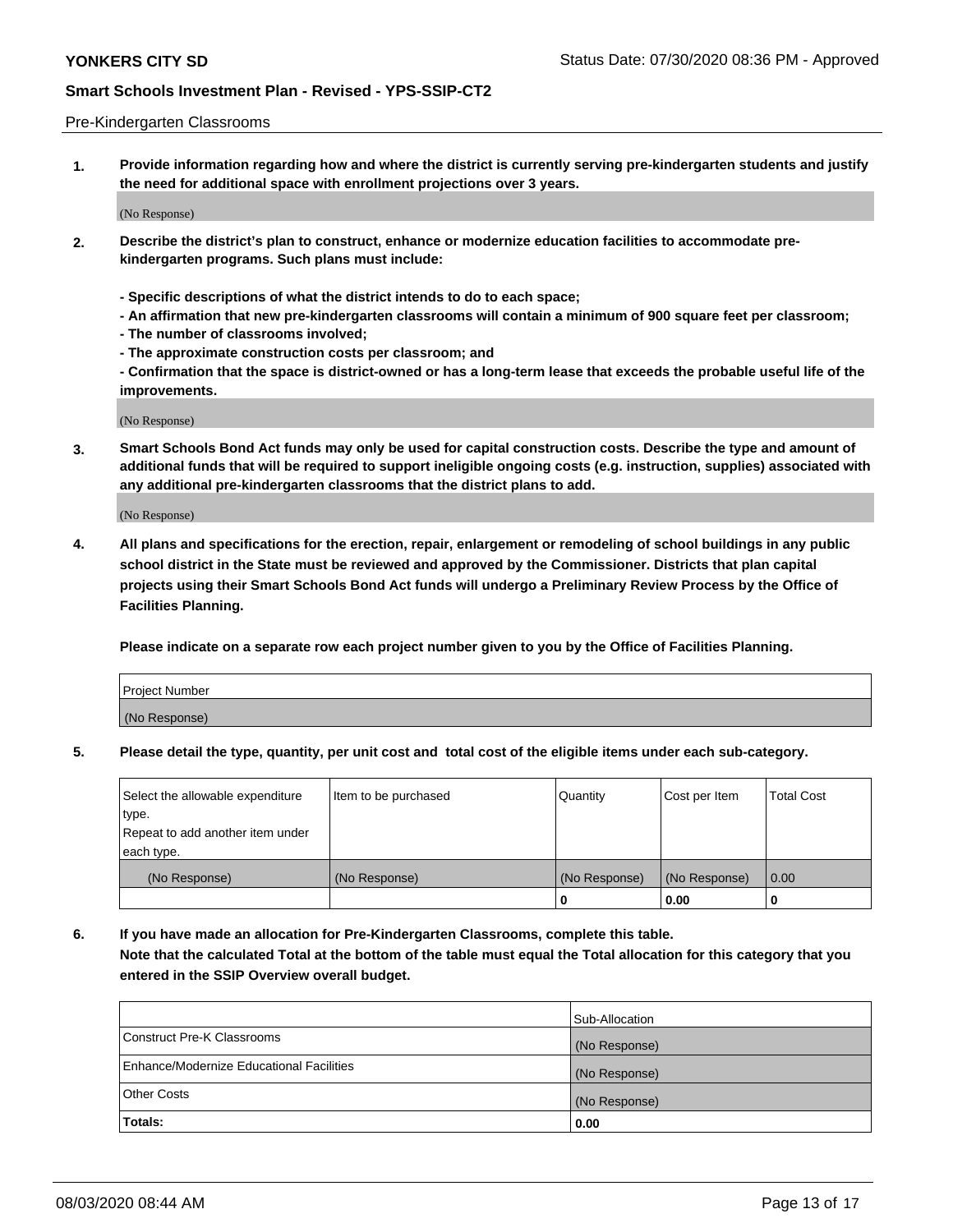Replace Transportable Classrooms

**1. Describe the district's plan to construct, enhance or modernize education facilities to provide high-quality instructional space by replacing transportable classrooms.**

(No Response)

**2. All plans and specifications for the erection, repair, enlargement or remodeling of school buildings in any public school district in the State must be reviewed and approved by the Commissioner. Districts that plan capital projects using their Smart Schools Bond Act funds will undergo a Preliminary Review Process by the Office of Facilities Planning.**

**Please indicate on a separate row each project number given to you by the Office of Facilities Planning.**

| Project Number |  |
|----------------|--|
|                |  |
|                |  |
|                |  |
|                |  |
| (No Response)  |  |
|                |  |
|                |  |
|                |  |

**3. For large projects that seek to blend Smart Schools Bond Act dollars with other funds, please note that Smart Schools Bond Act funds can be allocated on a pro rata basis depending on the number of new classrooms built that directly replace transportable classroom units.**

**If a district seeks to blend Smart Schools Bond Act dollars with other funds describe below what other funds are being used and what portion of the money will be Smart Schools Bond Act funds.**

(No Response)

**4. Please detail the type, quantity, per unit cost and total cost of the eligible items under each sub-category.**

| Select the allowable expenditure<br>∣type.     | Item to be purchased | Quantity      | Cost per Item | Total Cost |
|------------------------------------------------|----------------------|---------------|---------------|------------|
| Repeat to add another item under<br>each type. |                      |               |               |            |
| (No Response)                                  | (No Response)        | (No Response) | (No Response) | 0.00       |
|                                                |                      | u             | 0.00          |            |

**5. If you have made an allocation for Replace Transportable Classrooms, complete this table. Note that the calculated Total at the bottom of the table must equal the Total allocation for this category that you entered in the SSIP Overview overall budget.**

|                                                | Sub-Allocation |
|------------------------------------------------|----------------|
| Construct New Instructional Space              | (No Response)  |
| Enhance/Modernize Existing Instructional Space | (No Response)  |
| Other Costs                                    | (No Response)  |
| Totals:                                        | 0.00           |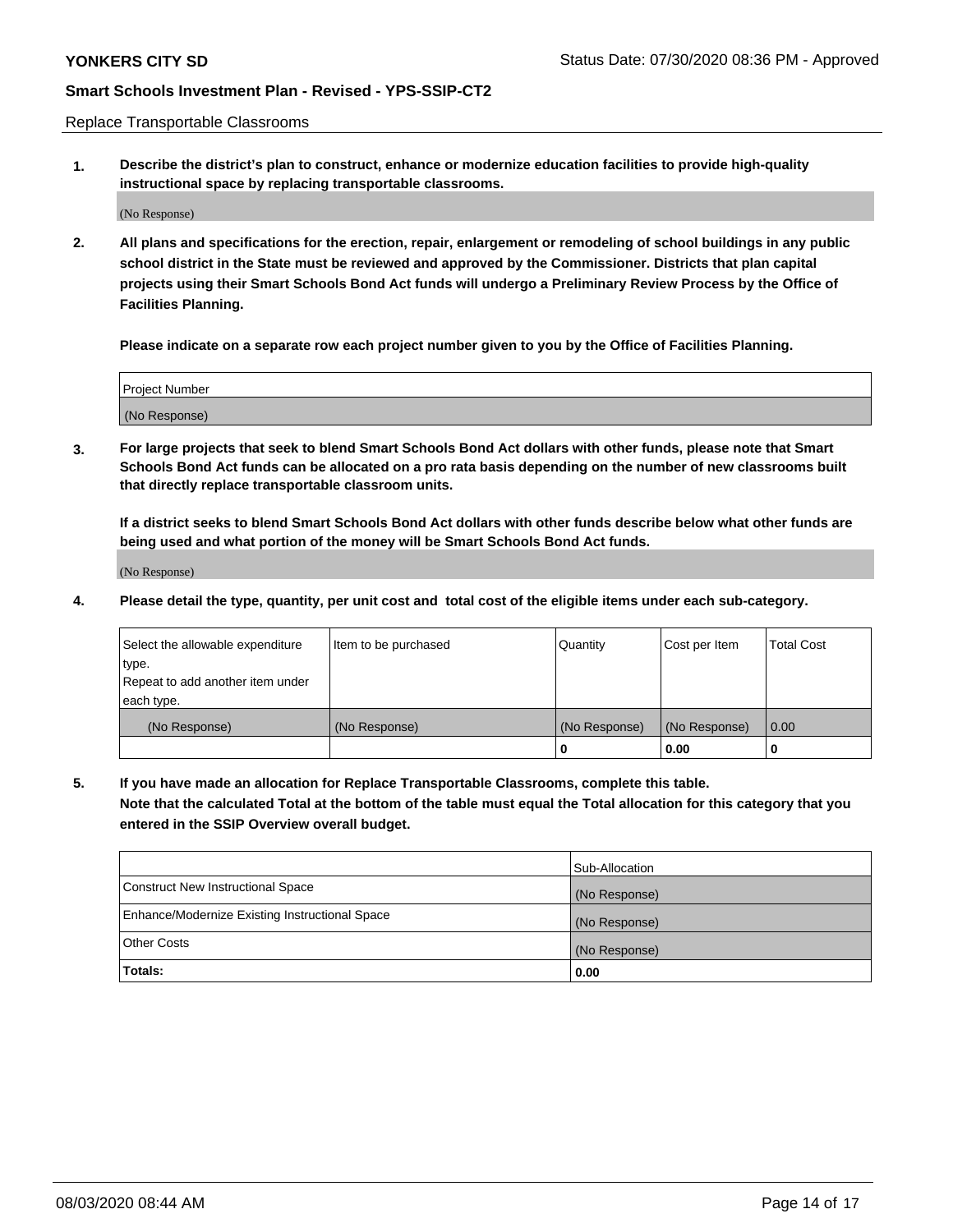High-Tech Security Features

**1. Describe how you intend to use Smart Schools Bond Act funds to install high-tech security features in school buildings and on school campuses.**

(No Response)

**2. All plans and specifications for the erection, repair, enlargement or remodeling of school buildings in any public school district in the State must be reviewed and approved by the Commissioner. Smart Schools plans with any expenditures in the High-Tech Security category require a project number from the Office of Facilities Planning. Districts must submit an SSBA LOI and receive project numbers prior to submitting the SSIP. As indicated on the LOI, some projects may be eligible for a streamlined review and will not require a building permit. Please indicate on a separate row each project number given to you by the Office of Facilities Planning.**

| <b>Project Number</b> |  |
|-----------------------|--|
| (No Response)         |  |

- **3. Was your project deemed eligible for streamlined Review?**
	- Yes
	- $\hfill \square$  No
- **4. Include the name and license number of the architect or engineer of record.**

| Name          | License Number |
|---------------|----------------|
| (No Response) | (No Response)  |

**5. Please detail the type, quantity, per unit cost and total cost of the eligible items under each sub-category.**

| Select the allowable expenditure | Item to be purchased | Quantity      | Cost per Item | <b>Total Cost</b> |
|----------------------------------|----------------------|---------------|---------------|-------------------|
| type.                            |                      |               |               |                   |
| Repeat to add another item under |                      |               |               |                   |
| each type.                       |                      |               |               |                   |
| (No Response)                    | (No Response)        | (No Response) | (No Response) | 0.00              |
|                                  |                      | 0             | 0.00          |                   |

**6. If you have made an allocation for High-Tech Security Features, complete this table.**

**Enter each Sub-category Public Allocation based on the the expenditures listed in Table #5.**

|                                                      | Sub-Allocation |
|------------------------------------------------------|----------------|
| Capital-Intensive Security Project (Standard Review) | (No Response)  |
| <b>Electronic Security System</b>                    | (No Response)  |
| <b>Entry Control System</b>                          | (No Response)  |
| Approved Door Hardening Project                      | (No Response)  |
| <b>Other Costs</b>                                   | (No Response)  |
| Totals:                                              | 0.00           |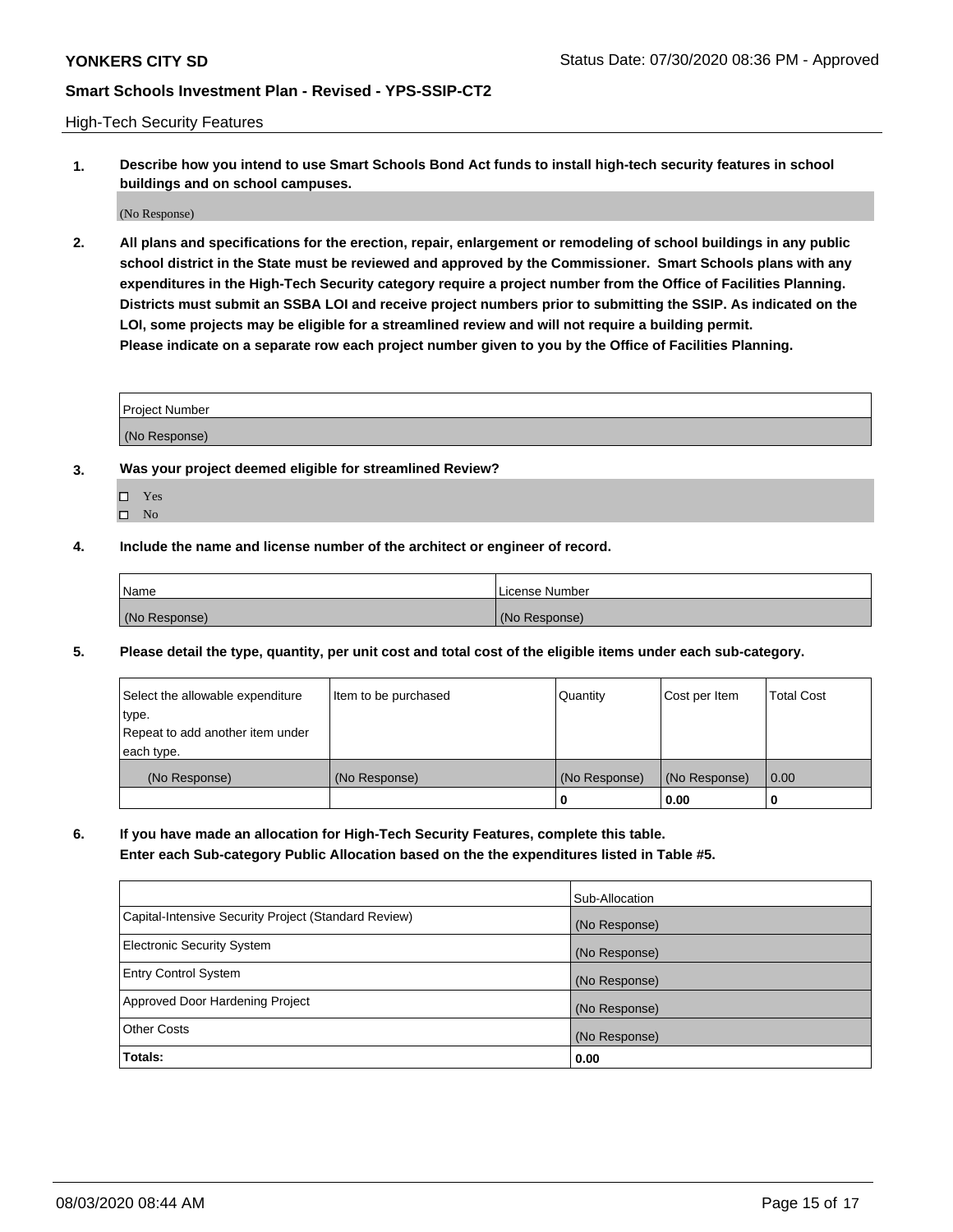Non-Public Schools

**1. Describe your plan to utilize SSBA funds to purchase devices and loan to the nonpublic schools within your district. Please specify what devices have been requested by the nonpublic schools. If the nonpublic schools have not finalized requests, the district should provide the date nonpublic schools will submit the request by.**

The Yonkers Public Schools shall make available, in accordance with the regulations set forth by the Smart Schools Bond Act of 2014 (SSBA), computer equipment for students attending non-public schools within the City of Yonkers.

All requests for computer hardware to be loaned to an individual institution *must* be communicated to the Yonkers Public Schools in writing *via email* to:

#### **Christopher Carvalho**

### **ccarvalho@yonkerspublicschools.org**

### *ALL REQUESTS MUST BE RECEIVED by September 30, 2020*

Included in the request, in addition to the requested hardware (*see below for eligible hardware*), should be:

- A single point of contact identified by the requesting school for all requests made on behalf of the receiving school, including phone number, fax number and email address of contact person
- Storage capabilities of the requesting school for the equipment on loan while school is not in session. Schools able to facilitate the storage of the equipment on loan shall make the Yonkers Public Schools aware of that ability
- Those unable to house the equipment will be notified as to when the equipment is to be returned to the District

All equipment will be asset tagged by Yonkers Public Schools personnel and added to the District's inventory. The inventory information for the equipment on loan to each school will be provided upon fulfillment of the request. The equipment eligible for this loan program under the Smart Schools Bond Act Guidance document includes the following:

- Interactive whiteboards (installation not included)
- Computer Servers
- Desktop, laptop and tablet computers
- Other technology items that enhance teaching and learning
- **2. A final Smart Schools Investment Plan cannot be approved until school authorities have adopted regulations specifying the date by which requests from nonpublic schools for the purchase and loan of Smart Schools Bond Act classroom technology must be received by the district.**

By checking this box, you certify that you have such a plan and associated regulations in place that have been made public.

**2a. Please enter the date each year nonpublic schools must request loanable items from the school district. This date cannot be earlier than June 1 of the previous school year.**

June 30, 2020

### **3. Final 2014-15 BEDS Enrollment to calculate Nonpublic Sharing Requirement (no changes allowed.)**

|            | Public Enrollment | l Nonpublic Enrollment | Total Enrollment | l Nonpublic Percentage |
|------------|-------------------|------------------------|------------------|------------------------|
| Enrollment | 25,210            | 3,007                  | 28,217.00        | 10.66                  |

# **4. Nonpublic Loan Calculator**

|                                                        | Loanable     | Loanable   | Additional       | Estimated | Previously | l Cumulative | Final Per  | <b>Final Total</b> |
|--------------------------------------------------------|--------------|------------|------------------|-----------|------------|--------------|------------|--------------------|
|                                                        | School       | Classroom  | Nonpublic        | Per Pupil | Approved   | Per Pupil    | Pupil Loan | Loan               |
|                                                        | Connectivity | Technology | Loan             | Amount -  | Per Pupil  | l Loan       | Amount -   | Amount -           |
|                                                        |              |            | (Optional)       | This Plan | Amount(s)  | Amount       | This Plan  | This Plan          |
| <b>Required Nonpublic</b><br>Loan                      | 0.00         | 784.613.92 |                  | 27.81     | 136.00     | 163.81       | 27.81      | 83,613.92          |
| Final Adjusted Loan<br>- (If additional loan<br>funds) | 0.00         | 784,613.92 | (No<br>Response) | 27.81     | 136.00     | 163.81       | 27.81      | 83,613.92          |

### **5. Nonpublic Share**

|                        | Final Per Pupil Amount | Final Nonpublic Loan Amount |
|------------------------|------------------------|-----------------------------|
| Pending and Previously | 136.00                 | 408.952.00                  |